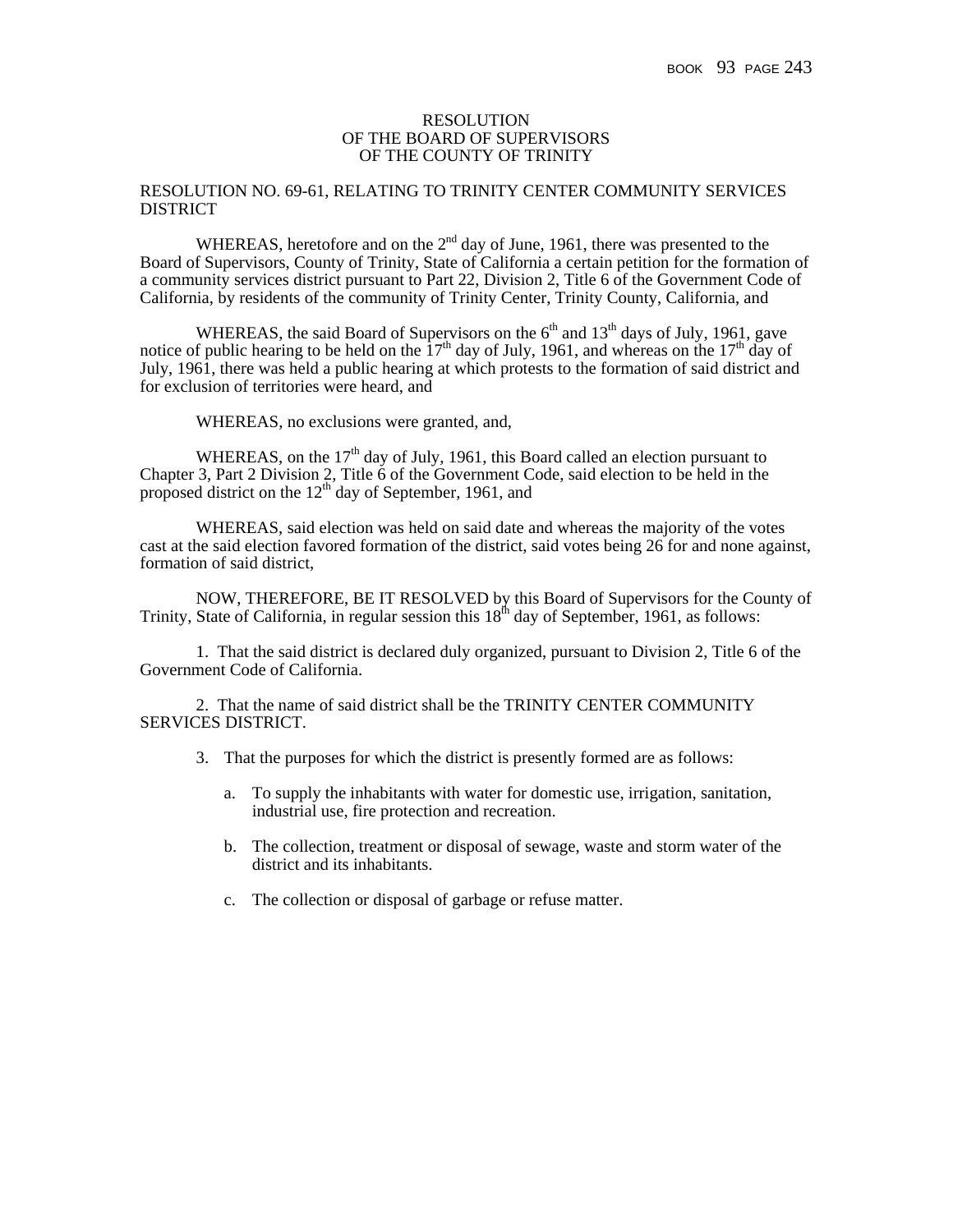- d. Protection against fire.
- e. Public recreation by means of parks, playgrounds, swimming pools or recreation buildings.
- f. Street lighting.
- g. Mosquito abatement.
- h. The equipment and maintenance of a police department or other police protection to protect and safeguard life and property.

4. That the district boundaries are as follows: All that real property in the County of Trinity, State of California, more particularly described as follows:

Beginning at the S.W. corner of Section 31, T36N, R7W, M.D.B. & M. which is the true point of beginning, thence;

 $1<sup>st</sup>$  North along the west line of Sections 31, 30, 19, 18, 7, & 6 to the N.W. corner of Section 6, T36N, R7W, M.D.B. & M., thence;

 $2<sup>nd</sup>$  continuing north along the west line of Section 31, T37N, R7W, M.D.B. & M. to the N.W. corner of said Section 31, thence;

 $3<sup>rd</sup>$  East along the north line of Sections 31 & 32, T37N, R7W, M.D.B. & M. to the N.E. corner of said Section 32, thence;

4th South along the east line of Section 32, T37N, R7W, M.D.B. & M. to the S.E. corner of said Section 32, thence;

 $5<sup>th</sup>$  continuing south along the east line of Sections 5, 8, 17, 20, 29, & 32 to the S.E. corner of Section 32, T36N, R7W, M.D.B. & M., thence;

 $6<sup>th</sup>$  West along the south line of Sections 32 & 31, T36N, R7W, M.D.B. & M. to the point of beginning.

Excepting therefrom the following parcels of land from within the above described boundary which are excluded from the proposed Trinity Center Community Services District.

#### Parcel A – Excepted Therefrom:

All of Section 32, T37N, R7W, M.D.B. & M. lying within said district boundary, excepting the following described parcel of land comprising of approximately 30.38 acres which is within the proposed Trinity Center Community Services District, a fraction of Hachet Creek P.M., Lot 39, Section 32, T37N, R7W, M.D.B. & M. described as follows: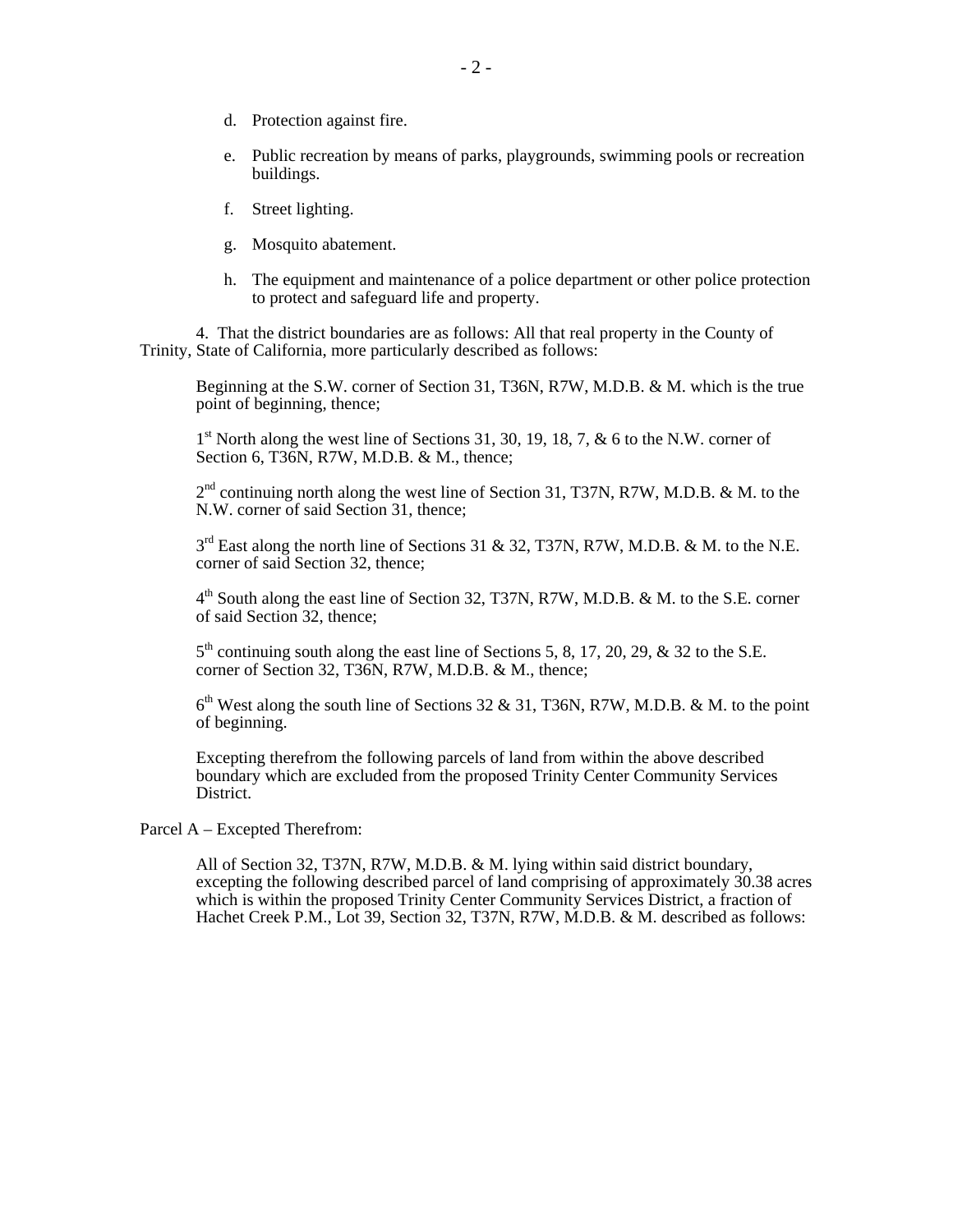Beginning at a point in the westerly line of said Lot 39 from which corner #3 in the survey of said Lot 39 bears  $S$  30 $\degree$ 30'E 90 feet and running thence:

1<sup>st</sup> N 30°30'W 900 feet to corner #4;

2nd N 88º00'E 1735.8 feet to corner #5;

3<sup>rd</sup> S 23°00'E 847.2 feet;

4<sup>th</sup> 88°00'W 1610 feet to the point of beginning.

Parcel B – Excepted Therefrom:

All of Section 6, T36N, R7W, M.D.B. & M. lying within said district boundary.

Parcel C – Excepted Therefrom

A portion of Section 5, T36N, R7W, M.D.B. & M. lying within said district boundary and described as follows:

Beginning at a point on the south line of said Section 5 which is N 89º39'E 825 feet from the S.W. corner of said Section 5 thence;

 $1<sup>st</sup>$  North 1988.58 feet to a point, thence;

 $2<sup>nd</sup>$  S 64°28'E 253.1 feet to a point, thence;

 $3<sup>rd</sup>$  N 57°38'E 2678.1 feet to a point, thence;

 $4<sup>th</sup>$  N 62°22'E 285.4 feet to a point, thence;

 $5<sup>th</sup>$  N 13°09'E 705.4 feet to a point, thence;

 $6<sup>th</sup>$  N 62°50'W 1487.1 feet to a point, thence;

 $7<sup>th</sup>$  N 50°04'W 697.4 feet to a point on the north line of said Section 5, thence;

 $8<sup>th</sup>$  East along the north line of said Section 5 to the N.E. corner of said Section 5, thence;

 $9<sup>th</sup>$  South along the east line of said Section 5 to the S.E. corner of said Section 5, thence;

 $10<sup>th</sup>$  West along the south line of said Section 5 to the point of beginning.

Parcel D – Excepted Therefrom:

A portion of Section 8, T36N, R7W, M.D.B. & M. lying within said district boundary and described as follows:

Beginning at a point in the north line of said Section 8 which is N 88º39'E 667.3 feet from the N.W. corner of said Section 8, thence;

 $1<sup>st</sup>$  S  $2<sup>o</sup>25$ <sup>'</sup>E 1431.3 feet to a point, thence;

 $2<sup>nd</sup>$  N 87°03'E 114.2 feet to a point, thence;

 $3<sup>rd</sup>$  S 02°56'E 1297.1 feet to a point, thence;

 $4<sup>th</sup>$  S 17°21'E 350.1 feet to a point, thence;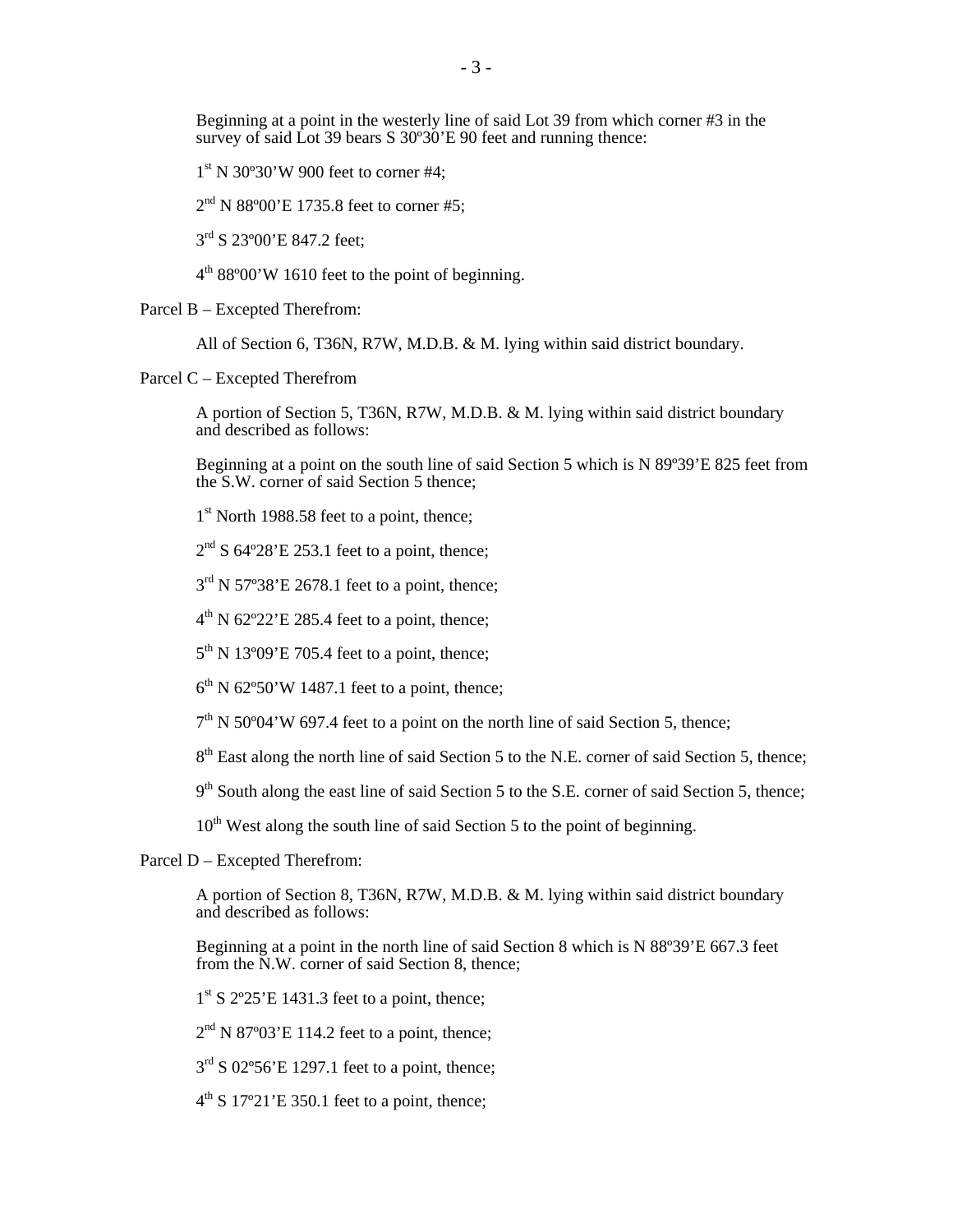$5<sup>th</sup>$  S 76°43'E 739.8 feet to a point, thence;

 $6<sup>th</sup>$  S 30°33'E 963.9 feet to a point, thence;

 $7<sup>th</sup>$  S 57°10'W 737.8 feet to a point, thence;

8<sup>th</sup> S 0°27'E 841.2 feet to a point on the south line of said Section 8, said point being N 89º09'E 1560 feet from the S.W. corner of said Section 8, thence;

 $9<sup>th</sup>$  East along the south line of said Section 8 to the S.E. corner of said Section 8, thence;

 $10<sup>th</sup>$  North along the east line of said Section 8 to the N.E. corner of said Section 8, thence;

 $11<sup>th</sup>$  West along the north line of said Section 8 to the point of beginning.

Parcel E – Excepted Therefrom:

All of Section 18, T36N, R7W, M.D.B. & M. lying within said district boundary.

# Parcel F – Excepted Therefrom

A portion of Section 17, T36N, R7W, M.D.B. & M. lying within said district boundary and described as follows:

Beginning at the N.E. corner of said Section 17, and running thence;

1<sup>st</sup> S 0°19'20"E 2640.6 feet along the east line of said Section 17, to the east quarter corner of said Section 17, thence;

 $2<sup>nd</sup>$  Continuing S 0°21'20"E 2638.1 feet along the east line of said Section 17 to the S.E. corner of said Section 17, thence;

3<sup>rd</sup> S 89°32'54"W 1736.8 feet along the south line of said Section 17 to a point, thence leaving south line;

 $4<sup>th</sup>$  N 52°29'W 1048.3 feet to a point, thence;

 $5<sup>th</sup>$  N 35°47'W 530.1 feet to a point, thence;

 $6<sup>th</sup>$  N  $6<sup>o</sup>57$ 'W 413.0 feet to a point, thence;

 $7<sup>th</sup>$  N 16°19'E 427.2 feet to a point, thence;

 $8<sup>th</sup>$  N 36°05'E 866.1 feet to a point, thence;

 $9<sup>th</sup>$  N 34°49'W 280.2 feet to a point, thence;

 $10^{th}$  N 71°34'E 537.6 feet to a point, thence;

 $11<sup>th</sup>$  N 16°08'W 2379.6 feet to a point on the north line of said Section 17, thence;

 $12<sup>th</sup>$  N 89°35'40"E 2578.0 feet along the north line of said Section 17 to the point of beginning.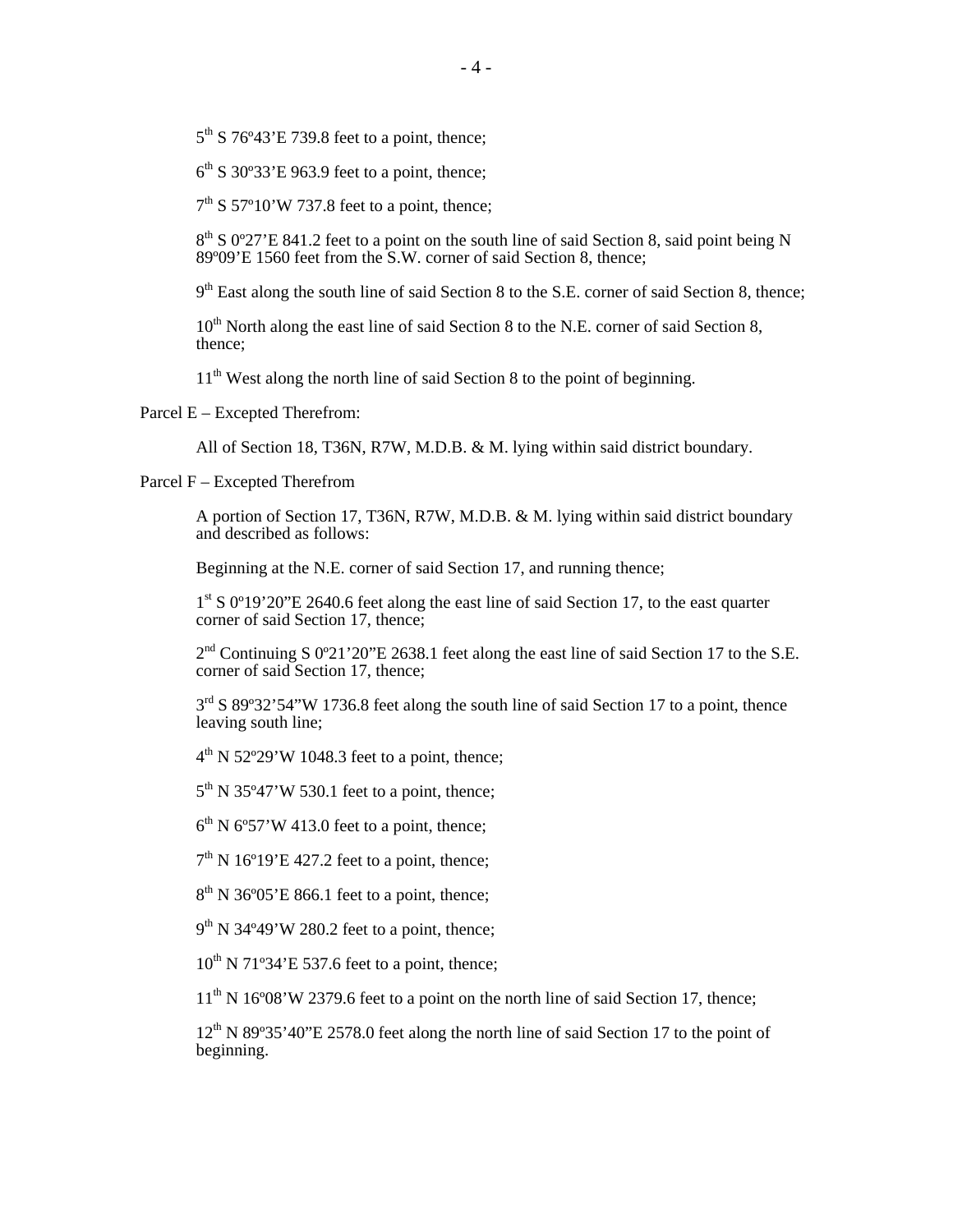Parcel G – Excepted Therefrom:

All of Section 20, T36N, R7W, M.D.B. & M. lying within said district boundary excepting the following described parcel of land comprising of approximately 5.6 acres which is within the proposed Trinity Center Community Services District.

A fraction of the NE quarter of NE quarter of said Section 20, T36N, R7W, M.D.B. & M. described as follows:

Starting at the N.E. corner of Section 20, thence S 89º32'54"W 1351.2 feet along the north line of said Section 20 to the N.W. corner of the NE quarter of NE quarter, thence  $S$ 0º28'00"W 405 feet along the west line of the NE quarter of NE quarter to the true point of beginning, thence;

 $1<sup>st</sup>$  S 42°22'E 513.9 feet to a point, thence;

 $2<sup>nd</sup>$  S 3°10'W 528.9 feet to a point, thence;

3rd S 89º29'40"W 324.5 feet to a point, thence;

 $4<sup>th</sup>$  N 0°28'00"E 910.6 to the point of beginning.

Parcel H – Excepted Therefrom:

All of Section 30, T36N, R7W, M.D.B. & M. lying within said district boundary.

#### Parcel I – Excepted Therefrom:

A portion of Section 29, T36N, R7W, M.D.B. & M. lying within said district boundary and described as follows:

NE quarter of NW quarter of NE quarter of NW quarter, NE quarter of NE quarter of NW quarter, E half of SE quarter of NE quarter of NW quarter, N half of NE quarter, N half of NW quarter of SW quarter of NE quarter, NE quarter of SW quarter of NE quarter, N half of SE quarter of SW quarter of NE quarter, SE quarter of SE quarter of SW quarter of NE quarter, NE quarter of NE quarter of NW quarter of SE quarter, S half of NE quarter of NW quarter of SE quarter, E half of SW quarter of NW quarter of SE quarter, SE quarter of  $\hat{N}W$  quarter of  $\hat{S}E$  quarter E half of NE quarter of SE quarter of SW quarter, NE quarter of SE quarter of SE quarter of SW quarter, N half of SW quarter of SE quarter, N half of SW quarter of SW quarter of SE quarter, SE quarter of SW quarter of SW quarter of SE quarter, SE quarter of SW quarter of SE quarter, SE quarter of SE quarter.

All above in said Section 29.

Parcel J – Excepted Therefrom:

All of Section 32, T36N, R7W, M.D.B. & M. lying within said district boundary.